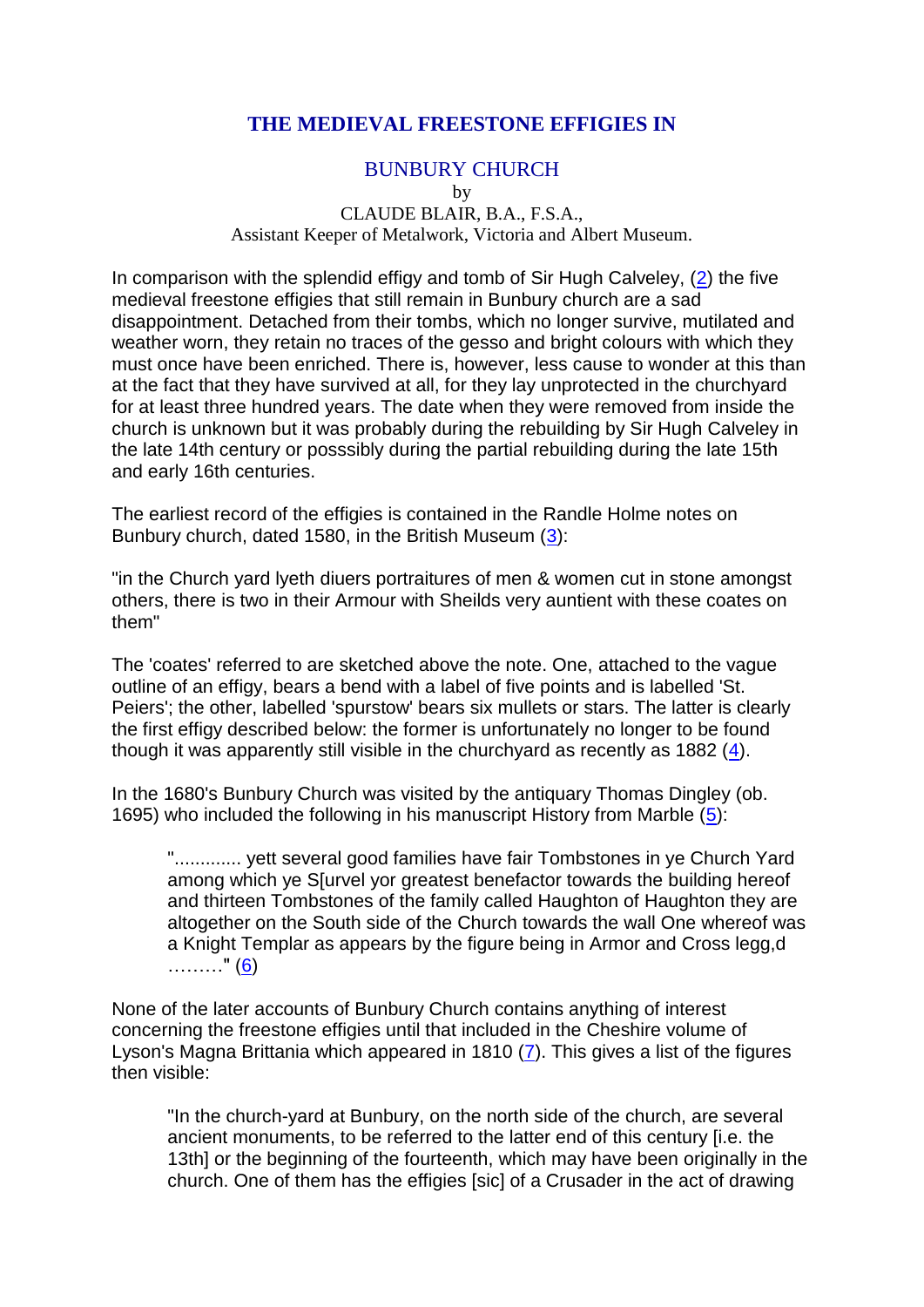his sword, much mutilated; another, that of a lady, with a canopy over her head, much defaced; a third has the effigies of a knight, and near him that of a lady; round the edge of the latter is this fragment of an inscription in Lombardic capitals '…..ur lone le Spourstou. p……' "

The 'Crusader in the act of drawing his sword' is almost certainly the missing 'St. Peiers' effigy of the 1580 note. The other three are respectively the second, first and third effigies described below. That this is so is shown by the more-detailed description of the effigies given, in the same order, in the first edition of Ormerod's History of Cheshire, published nine years later: [\(8\)](file:///C:/Users/matt/OneDrive/Documents/gemma/st%20boniface/Bunbury/papers/Effigies.htm%23anchor264077).

'Some tombstones now placed on the south side have most probably been removed from the church ............Four........ are slabs, with recumbent figures, which have been torn from altar tombs; one near the dial is too much mutilated for any thing of its original form to be ascertained [\(9\)](file:///C:/Users/matt/OneDrive/Documents/gemma/st%20boniface/Bunbury/papers/Effigies.htm%23anchor266014); another represents a lady in a hood, with long flowing drapery, clasping between her hands what resembles a large book. Two others represent a knight and his lady, and are placed near the S.E. angle of the church-yard. The knight is much mutilated, but his belt, surcoat, dagger and sword are apparent and on his shield, which is slung by a thong, may be traced a bend between two stars [\(10\)](file:///C:/Users/matt/OneDrive/Documents/gemma/st%20boniface/Bunbury/papers/Effigies.htm%23anchor267896) ............ The projection of the charge from the shield is so much worn, that it can only be seen under a strong western sun, but it may easily be felt by the hand………. The lady is habited in long drapery, with a girdle and tassel at the waist. The head (now destroyed) reposed on a lozenge formed cushion, under which is a rude carving of some animal. Round the tomb is an inscription in longobardic capitals, too much mutilated to be decyphered'.

Helsby's edition of Ormerod's work, published in 1882, repeats the above passage verbatim [\(11\)](file:///C:/Users/matt/OneDrive/Documents/gemma/st%20boniface/Bunbury/papers/Effigies.htm%23anchor274689) but continues 'Some additions were made to these during the late [i.e. the 1872] restoration of the church',. After referring to some cross-slabs the passage goes on to describe the last two effigies listed below: 'There are also two small effigies here, one of the time of Edw. I being a man in armour; another with a cloak like a pilgrim's, reaching to the ankles. This last was discovered in 1865 by Mr. Lowe, in the churchyard, lying face downwards'. Helsby also describes [\(12\)](file:///C:/Users/matt/OneDrive/Documents/gemma/st%20boniface/Bunbury/papers/Effigies.htm%23anchor276442) another effigy, no longer extant, discovered during the 1872 restoration: 'Another tombstone was also found in the nave near the chancel, carved with the figure of an ecclesiastic in his robes, and a dog, or a lion, at his feet. This being of a friable nature, came to pieces in removing as though it had been calcined.'

The monuments were moved into the Church and were for many years displayed loose at the W. end of the S. nave-aisle. In 1955 they were removed to their present position mounted on plinths in the North aisle.

All the figures are probably of local workmanship but it is not possible at present to establish this with certainty.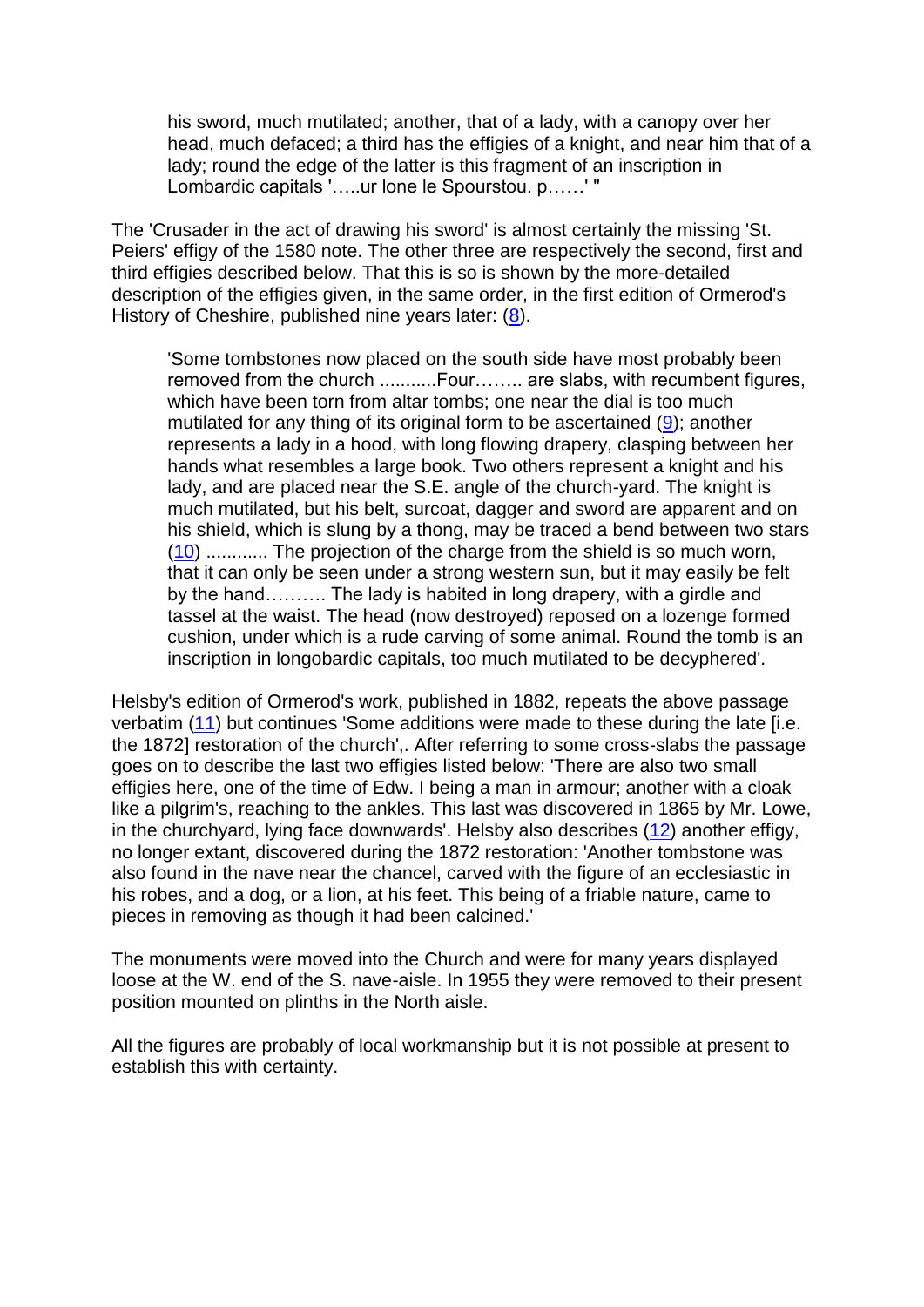

Person 2 Person 1

I PERSON Unknown knight. Possibly a member of the Spurstow family. [\(Picture\).](file:///C:/Users/matt/OneDrive/Documents/gemma/st%20boniface/Bunbury/papers/Effigies.htm%23anchor54043) DATE Probably c. 1320-25. MATERIAL Yellow-grey sandstone MEASUREMENTS Length, 3 ft. 9 in.; width 1 ft. 9 in.

DESCRIPTION The head, legs and right arm are missing and the whole surface is so weathered that few details can be made out. The left arm and side are covered from shoulder to hip by a large, heater-shaped shield, curved towards the body, while the right hand appears to have rested on the hilt of the dagger which hangs over the front of the right thigh. The body is covered by a plain surcoat which is pouched round the waist as if over a narrow belt. It is split up the front for convenience in riding and the two ends are turned back to reveal the lower edge of the mail hauberk worn beneath. A broad plain belt hangs slackly round the hips; attached to it by the 'interlaced thong' [\(13\)](file:///C:/Users/matt/OneDrive/Documents/gemma/st%20boniface/Bunbury/papers/Effigies.htm%23anchor278755) method over the top of the left thigh is the sword. This is badly mutilated but appears to have had a circular pommel, short grip, long, straight quillons and a broad, two-edged blade. The dagger is little more than a faint mark in the stone and no details can be made out The shield originally bore six mullets carved in relief, as shown in the drawing of 1580, but only three of these now remain on the sinister side. There are faint traces of the guige passing from the shield across the chest and over the right shoulder.Despite its very poor condition this effigy can be dated with a fair degree of accuracy. The method of attaching the sword-sheath to the belt shown here is one that was in vogue during the last half of the 13th century, and the early years of the 14th century. It is found with decreasing frequency on English monuments after c. 1310 and the latest example so far recorded appears to be that on the brass of Sir William Fitzralph (ob. c. 1323) at Pebmarsh, Essex [\(14\)](file:///C:/Users/matt/OneDrive/Documents/gemma/st%20boniface/Bunbury/papers/Effigies.htm%23anchor280907). The presence of a dagger on the Bunbury effigy, however, indicates a date well into the 14th century. Daggers were, of course, used from a very early period but I am unable to discover an example illustrated on an English monument earlier than that worn by the small figure at the feet of the effigy of Sir Robert de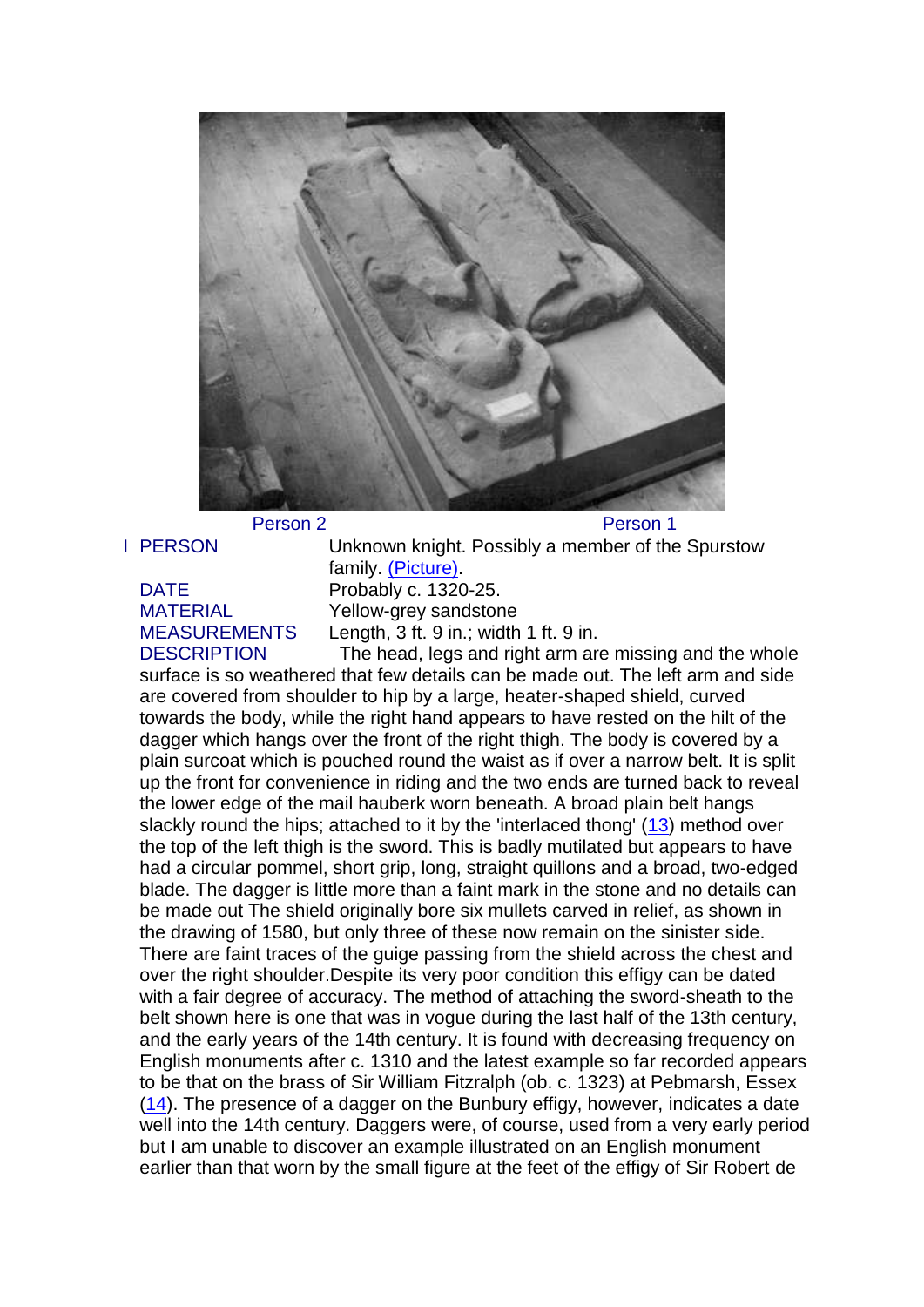Shurland (c. 1320-25) at Minster, Isle of Sheppey [\(15\)](file:///C:/Users/matt/OneDrive/Documents/gemma/st%20boniface/Bunbury/papers/Effigies.htm%23anchor282786). We are probably safe therefore in dating the Bunbury effigy to c. 1320-25.

The identity of the person commemorated is unknown. As already mentioned the arms are identified in the Randle Holme note of 1580 as those of the local family of Spurstow, though there appears to be no evidence that they ever used more than three mullets [\(16\)](file:///C:/Users/matt/OneDrive/Documents/gemma/st%20boniface/Bunbury/papers/Effigies.htm%23anchor358886). But members of the family are known to have been buried at Bunbury [\(17\)](file:///C:/Users/matt/OneDrive/Documents/gemma/st%20boniface/Bunbury/papers/Effigies.htm%23anchor360863) and this may be an early variant of their arms. J. P. RyIands and F. C. Beazley in their paper on the Bunbury monuments [\(18\)](file:///C:/Users/matt/OneDrive/Documents/gemma/st%20boniface/Bunbury/papers/Effigies.htm%23anchor362485) suggested that 'at the early date of this monument the number of charges on the shield would not be definitely fixed' and tentatively ascribe it to William de Spurstow who was sheriff of Cheshire in 1281. This seems unlikely in view of the probable date of the figure.

| I PERSON            |
|---------------------|
| DATE                |
| MATFRIAL            |
| <b>MEASUREMENTS</b> |
|                     |

II PERSON Unknown lady (Nicol de Tu……t……..) [\(Picture\)](file:///C:/Users/matt/OneDrive/Documents/gemma/st%20boniface/Bunbury/papers/Effigies.htm%23anchor99930). Early 14th century. Yellow-grey sandstone

S Length of effigy, 5 ft. 1 in.; length of slab, 6 ft. 2.5 in.; width of slab at head, 1 ft. 8 in.; at feet, 1 ft. 6.5 in. DESCRIPTION In fair condition though badly weathered. The head is

unsupported and the hands, of which the left is missing, hold a large shapeless object (perhaps a book or small shield) [\(19\)](file:///C:/Users/matt/OneDrive/Documents/gemma/st%20boniface/Bunbury/papers/Effigies.htm%23anchor365434) on the breast. The legs are uncrossed but the left knee is slightly flexed. At the feet two small animals. (?dogs) sit back to back; at the top is a small cusped gablette [\(20\)](file:///C:/Users/matt/OneDrive/Documents/gemma/st%20boniface/Bunbury/papers/Effigies.htm%23anchor367200) now very defaced. A wimple and veil are worn in the head; the veil which leaves only the face exposed, hangs below the level of the shoulders on either side. The body is covered by a long flowing dress which completely conceals the feet; it has tightfitting, wrist-length sleeves. The edge of the slab is chamfered and bears an inscription in Lombardic capitals of which the only decipherable part reads .....PVR. NICOL DE TV.....T.... [\(21\)](file:///C:/Users/matt/OneDrive/Documents/gemma/st%20boniface/Bunbury/papers/Effigies.htm%23anchor369184).

Costume similar to that shown on this effigy was in vogue from c. 1250 to c. 1350 and cannot be dated accurately. The gablette over the head seems, however. to be of early 14th century form [\(22\)](file:///C:/Users/matt/OneDrive/Documents/gemma/st%20boniface/Bunbury/papers/Effigies.htm%23anchor371103) while the general appearance of the figure is similar to that of a number of female effigies dating from the first three decades of this century  $(23)$ . It can therefore be assigned to the same period with a fair degree of certainty [\(24\)](file:///C:/Users/matt/OneDrive/Documents/gemma/st%20boniface/Bunbury/papers/Effigies.htm%23anchor374833).





Joan de Spurstow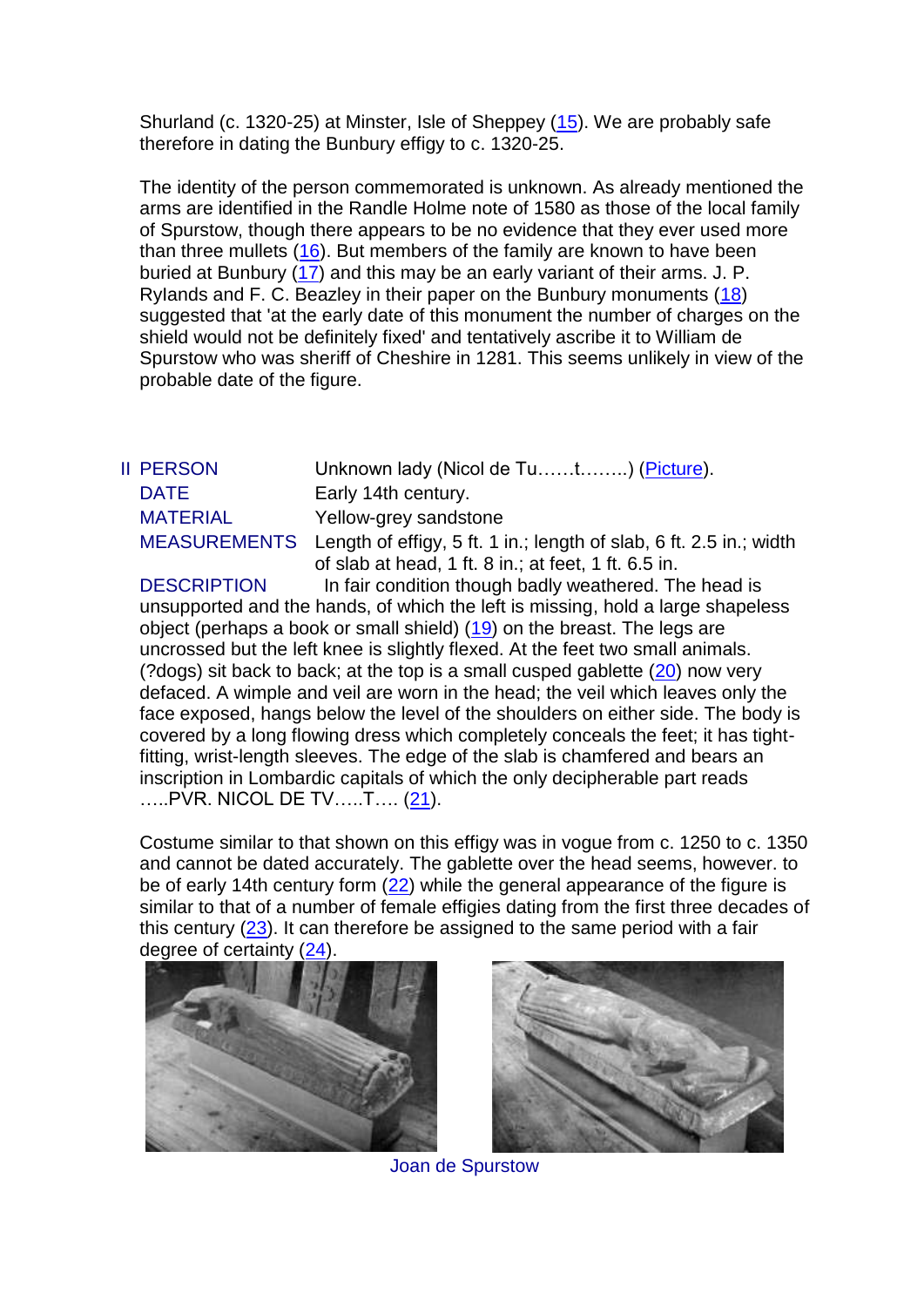# MATERIAL Red sandstone.

III PERSON Joan de Spurstow. [\(Picture\)](file:///C:/Users/matt/OneDrive/Documents/gemma/st%20boniface/Bunbury/papers/Effigies.htm%23anchor161675) Perhaps the widow (living 1372/3) of Thomas de Spurstow. DATE Probably c. 1350-80. MEASUREMENTS Length of effigy, 5 ft. 3 in.; length of slab, 5 ft. 5.5 in.; width of slab, at head 1 ft. 7 in., at feet 1 ft. 6.5 in.

DESCRIPTION In poor condition, the hands, arms and face are almost entirely obliterated and the whole surface is very worn. The head rests on two pillows, the lower and larger one oblong with rounded corners, the upper one lozenge-shaped with a tassel at each of the two horizontally opposite corners. The hands appear to have been clasped on the breast in prayer. The legs, which are hidden by the skirt, appear to be straight and the feet rest an the back of a grotesque head flanged by two small dogs sitting on their haunches facing inwards. Sufficient remains of the head to show that it was covered by a veil hanging below the level of the shoulders at the back and sides. The body is covered by a cote-hardie [\(25\)](file:///C:/Users/matt/OneDrive/Documents/gemma/st%20boniface/Bunbury/papers/Effigies.htm%23anchor378155) pleated in shallow vertical folds; it fits the trunk closely but flares out slightly at the hips into a skirt which hangs almost to the level of the ankles. Below this can be seen the bottom three inches of the underkirtle, also pleated vertically, which hangs almost to the ground leaving only the toes exposed. Carved immediately below the place where the left hand was originally is part of a sleeve-tippet, presumably attached to the cote-hardie. The shoes are pointed; no details of their fastenings can be seen. The edge of the slab is chamfered and carved with the following somewhat defaced inscription in Lombardic capitals.:

PRYETZ PVR IONE DE SPOVRSTOV KY GYST [ICI DIEV] SVR SA ALME EIT MERCI The underside of the slab is shaped to form the lid of a tomb-chest.

Sleeve tippets seem to have been fashionable in England only during the period c. 1350-80 [\(26\)](file:///C:/Users/matt/OneDrive/Documents/gemma/st%20boniface/Bunbury/papers/Effigies.htm%23anchor432165); the effigy therefore presumably dates from this period. The Joan de Spurstow it commemorates was probably the widow, known to have been alive in 46 Edward III (1372/3), of Thomas de Spurstow  $(27)$ .

The figure has certain affinities with the contemporary half-effigy of Alice de Ridlegh in St. John's Church, Chester, and is probably a product of the same local workshop [\(28\)](file:///C:/Users/matt/OneDrive/Documents/gemma/st%20boniface/Bunbury/papers/Effigies.htm%23anchor436219). No definite pronouncement on this point is likely to be possible, however, until all the monumental effigies in churches along the Welsh borders have been studied.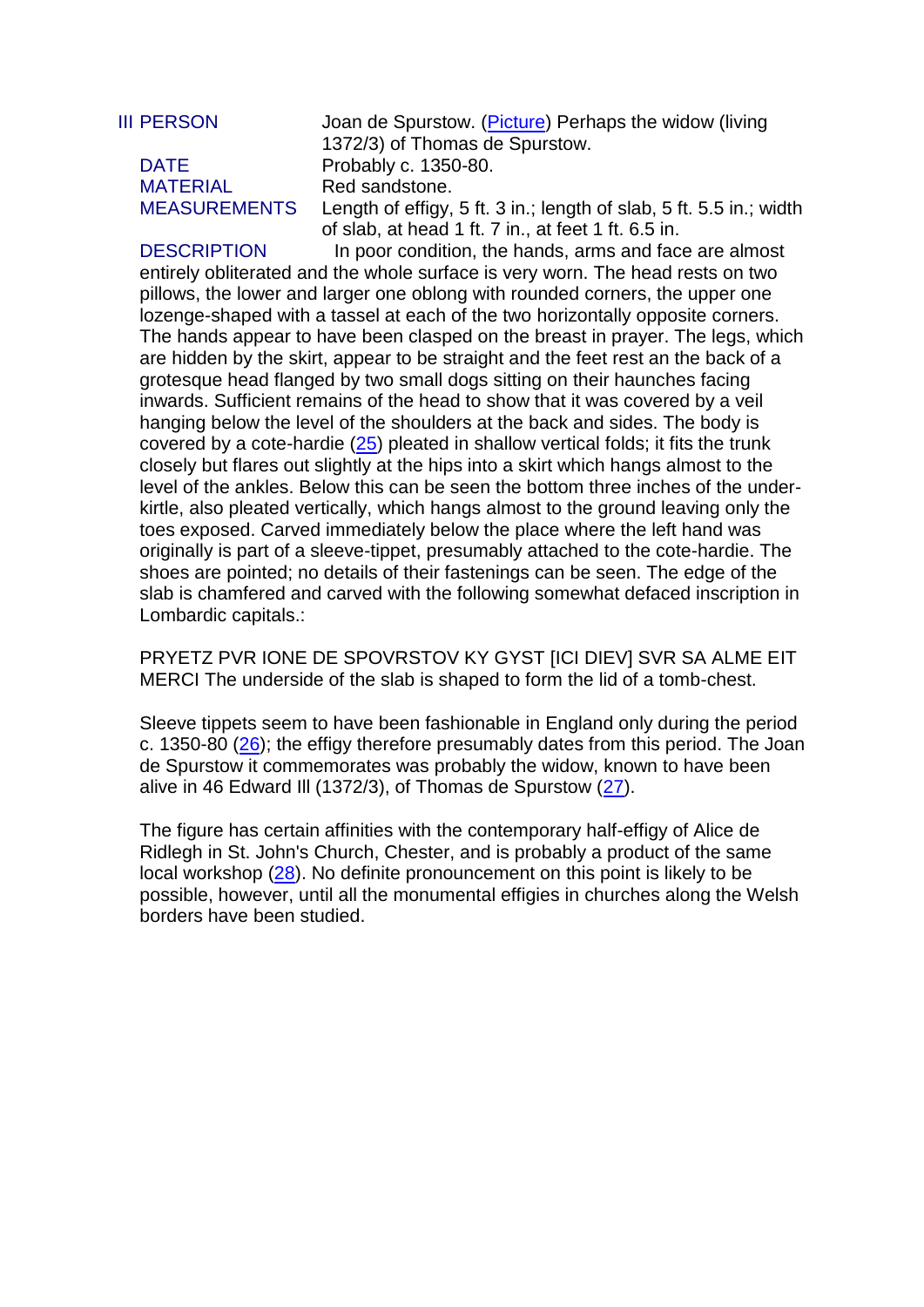

## DATE c. 1350-1420. MATERIAL Red sandstone.

Person 5 IV PERSON Unknown knight. [\(Picture\)](file:///C:/Users/matt/OneDrive/Documents/gemma/st%20boniface/Bunbury/papers/Effigies.htm%23anchor173268). MEASUREMENTS Length of effigy, 3 ft. 8 in.; length of slab, 4 ft. 3 in.; width of slab at head, 1 ft. 7.25 in.; at feet, 1 ft. 7 in.

DESCRIPTION Miniature effigy in very poor condition. All details of the hands, arms, feet and head have been almost entirely obliterated. The face has been crudely re-carved, the eyes, nose and mouth being indicated merely by incisions. The head rests on two pillows, the lower and larger one oblong with rounded tasselled corners, and the upper one Iozenge-shaped with a tassel at each of the two horizontally opposite corners. The hands have been clasped on the breast in prayer, the legs are straight and the feet rest on a couchant animal (? a lion) with a long tail stretching up the sinister edge of the slab. The head as it now exists is bare and the body is covered by a tight-fitting jupon which curves in at the waist and extends to the tops of the thighs. Encircling the hips is a broad baudric supporting a sword on the left and a large dagger on the right. All are too worn for any details to be seen, as are the legs and feet also.

The sword and dagger were not normally worn with civilian dress in the Middle Ages and their presence here indicates that the effigy represents an armoured knight [\(29\)](file:///C:/Users/matt/OneDrive/Documents/gemma/st%20boniface/Bunbury/papers/Effigies.htm%23anchor437982). In all probability its original appearance resembled that of the effigy of Sir Hugh Calveley in the chancel at Bunbury.

Most English military effigies and brasses of the period c. 1350-1420 have the same wasp-waisted outline as the figure under discussion and it is therefore impossible to date it more precisely than this. The fact that the pillows supporting the head are of almost identical form to those on the effigy of Joan de Spurstow, which is also made from a similar type of sandstone, suggests that it may perhaps be a contemporary product of the same workshop.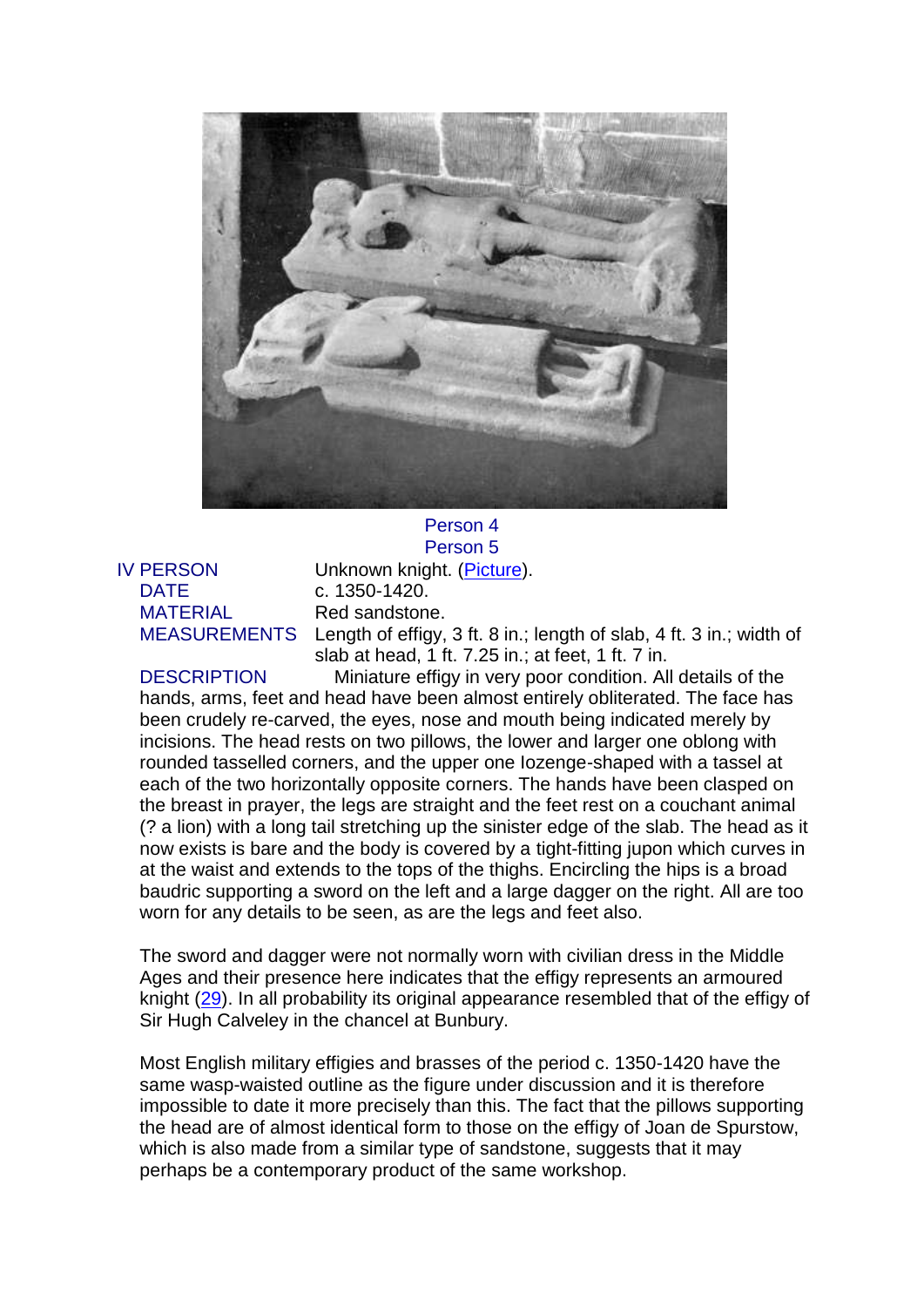MATERIAL Red Sandstone.

V PERSON Unknown civilian. [\(Picture\)](file:///C:/Users/matt/OneDrive/Documents/gemma/st%20boniface/Bunbury/papers/Effigies.htm%23anchor173268). DATE 14th or 15th century. MEASUREMENTS Length of effigy, 2 ft. 11 in.; length of slab, 3 ft. 5 in.; width of slab at head, 1 ft. 4 in.; at feet. 1 ft. 1 in. DESCRIPTION Miniature effigy in very defaced condition. The head is

supported by two oblong pillows of which the lower one is the larger. The hands, which are almost entirely obliterated, were clasped on the breast in prayer. The legs are straight and the feet rest on a couchant animal too defaced to identify but, in view of the fact that it has a long tail curled across its back, probably a lion. The whole figure is set within an oblong frame formed by a narrow moulding. The head appears to be bare with the hair arranged to form two side-curls reaching to the middle of the neck. The face is completely obliterated. The body is covered by a smock-like garment which hangs in shallow vertical folds to the level of the calves; it has a straight lower edge and long sleeves. The legs appear to be covered by tight-fitting hose. No details of the feet can be deciphered.

It is quite impossible to date this figure accurately. Robes of similar form were worn by civilians from at least as early as the middle of the 13th century until well into the last quarter of the 15th century [\(30\)](file:///C:/Users/matt/OneDrive/Documents/gemma/st%20boniface/Bunbury/papers/Effigies.htm%23anchor440332). The figure at Bunbury could date from anywhere within this period.

As mentioned above this effigy was found in 1865 lying face downwards in the churchyard.

## NOTES.

- 1 See also J. P. Rylands and F. C. Beazley, 'The Monuments at Bunbury Church, Cheshire: Pt. I, Transactions of the Historic Society of Lancashire and Cheshire, Vol. 69 (1917), pp. 97-145; F. H. Crossley, 'Mediaeval Monumental Effigies Remaining in Cheshire', Ibid., Vol. 76 (1924), pp. 1-51; C. Blair, 'The Pre-Reformation Effigies of Cheshire: Pt. I, Transactions of the Lancashire and Cheshire Antiquarian Society, Vol. LX (1948), pp. 117-147.
- 2 See C. Blair, The Effigy and Tomb of Sir Hugh Calveley (Bunbury paper, No. 4).
- 3 Harl. Ms. 2151. Reproduced by Rylands and Beazley, loc. cit., opposite p. 115.
- 4 See note [9.](file:///C:/Users/matt/OneDrive/Documents/gemma/st%20boniface/Bunbury/papers/Effigies.htm%23anchor266014)
- 5 Thomas Dingley, History from Marble (Camden Society, London, 1867-8), Vol. II, p. cccxcv (418).
- 6 The belief that cross-legged effigies represent Crusaders still persists though there is not a shred of evidence to support it.
- 7 D. Lyson, Magna Brittania, Vol. II, Pt. II (London, 1810), p. 45.
- 8 G. Ormerod, Thee History of the County Palatine and City of Chester, (London, 1819), Vol. II, pp. 143-4.
- 9 This must have been the 'St. Peiers' effigy of the Randle Holme note. Helsby did not delete the reference to it from his edition of Ormerod's work, published in 1882, so it was presumably still visible at that time.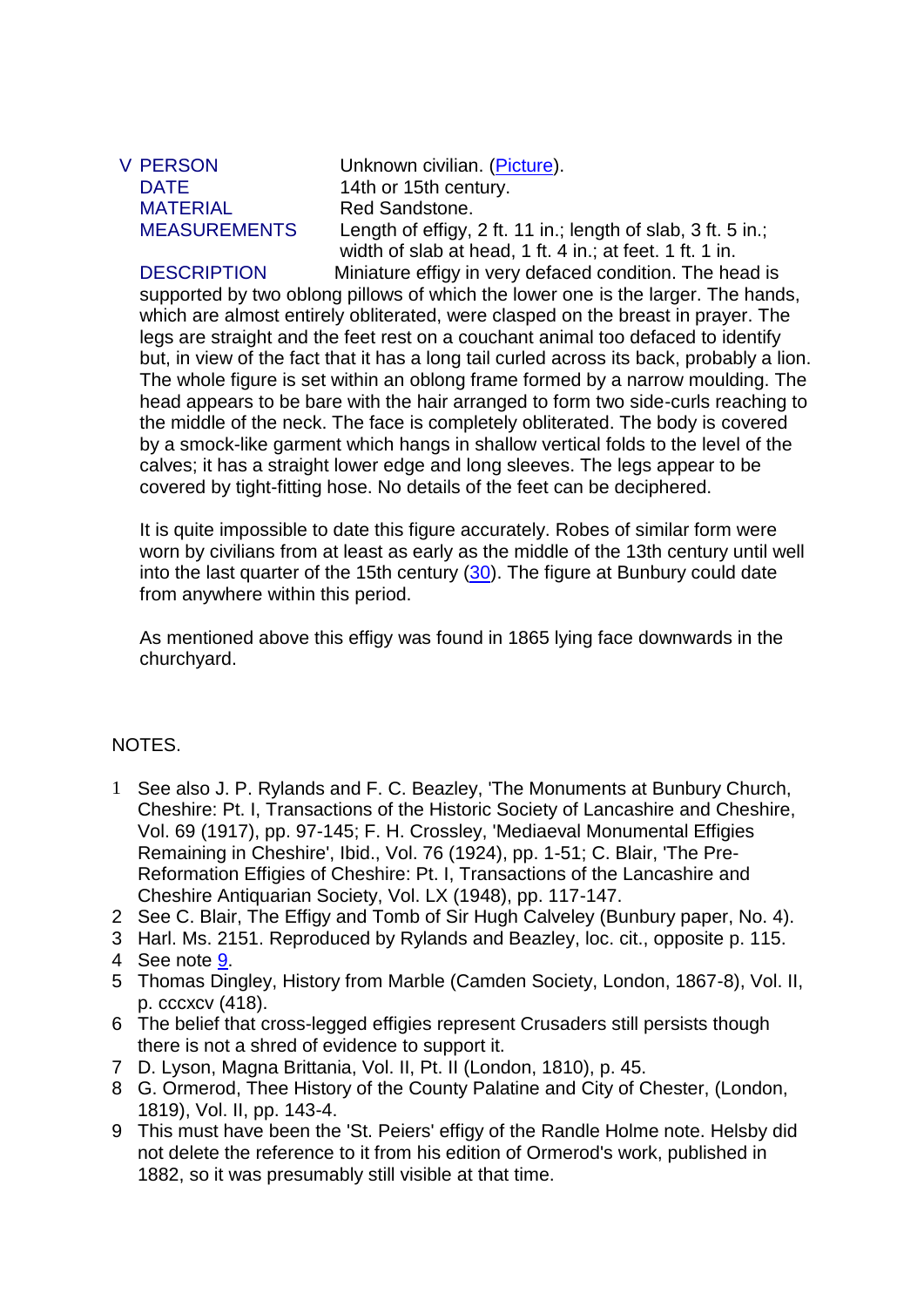10 This is quite incorrect.

- 11 G. Ormerod, The History of the County Palatine and City of Chester, Second edition revised and enlarged by Thomas Helsby (London, 1882), Vol. II, pp. 267-8
- 12 Ibid, p. 265.
- 13 See note [14.](file:///C:/Users/matt/OneDrive/Documents/gemma/st%20boniface/Bunbury/papers/Effigies.htm%23anchor280907)
- 14 The classic illustration of this form of fastening is on the brass of Sir John d'Abernon the Elder (ob. 1277) at Stoke D'Abernon, Surrey. For a general account of it see Sir Guy F. Laking, A Record of European Armour and Arms, Vol. I (London, 1920), pp. 87-8; also journal of the Arms and Armour Society, Vol. III, No 2 (London, June, 1959), pp. 41-3.
- 15 C. A. Stothard, Monumental Effigies of Great Britain (London, 1832), Pt. 41. The dagger on the allegedly late 13th century de Montfort effigy at Hughenden, Bucks, is a 16th century addition.
- 16 The manuscript of the new Ordinary of Arms, at present held by the Society of Antiquaries, which includes a great deal of material drawn from medieval sources, records no example of a Spurstow bearing more than three mullets. There is a very strong possibility therefore that the arms on the effigy have no connection with the Spurstows. In the first part of my paper 'The Pre-Reformation Effigies of Cheshire' I suggested (loc. cit. p. 131) that this and the next effigy to be described might commemorate a husband and wife and that they might therefore have come from a single tomb. If this is correct the fragment of an inscription on the female effigy, which had not been read when my paper was published, shows that the arms must be those of the 'de Tu……t……. ' family which has so far proved unidentifiable. Conversely, of course. if the arms are a variant of those used by the Spurstow family there can hardly be any connection between the two effigies.
- 17 E.g. [effigy No. III.](file:///C:/Users/matt/OneDrive/Documents/gemma/st%20boniface/Bunbury/papers/Effigies.htm%23anchor478579)
- 18 Op. cit. p. 137.
- 19 As, for example. on the effigy of a lady (c. 1300) at Haccombe, Devon. See E. S. Prior and A. Gardner An Account of Medieval Figure-Sculpture in England (Cambridge, 1912), Fig. 698.
- 20 This term is used to describe the canopy over the head of an effigy in the indentures, dated 14th February, 1418/19, for the erection of the Greene tomb at Lowick, Northants. See F. H. Crossley, English Church Monuments (London, 1921), p. 30.
- 21 It has only been possible to read this from a photograph taken under special lighting conditions. The general form of the complete inscription must have been similar to that on effigy No. III.
- 22 For example, those on the effigies of a knight and lady (c. 1320) at Howden, E. Riding. See Prior and Gardner, op. cit., Fig. 706.
- 23 E.g. the Haccombe effigy referred to in Note 19 and the effigy of a lady (c. 1300) in the Lady Chapel of Worcester Cathedral. See Prior and Gardner, op. cit., Fig. 691.
- 24 For the possible connection between this effigy and effigy No. I see Note [16.](file:///C:/Users/matt/OneDrive/Documents/gemma/st%20boniface/Bunbury/papers/Effigies.htm%23anchor358886)
- 25 The cote-hardie, an overgarment worn by both sexes, was close fitting as far as the waist where it flared into a loose skirt. According to the late F. M. Kelly and Randolph Schwabe (A Short History of Costume and Armour, London, 1931, Vol. 1, p. 18) 'the sleeves till c. 1350 covered the arm to the elbow, whence they hung loose in a tongue- shaped flap……which was then generally replaced by a tippet,